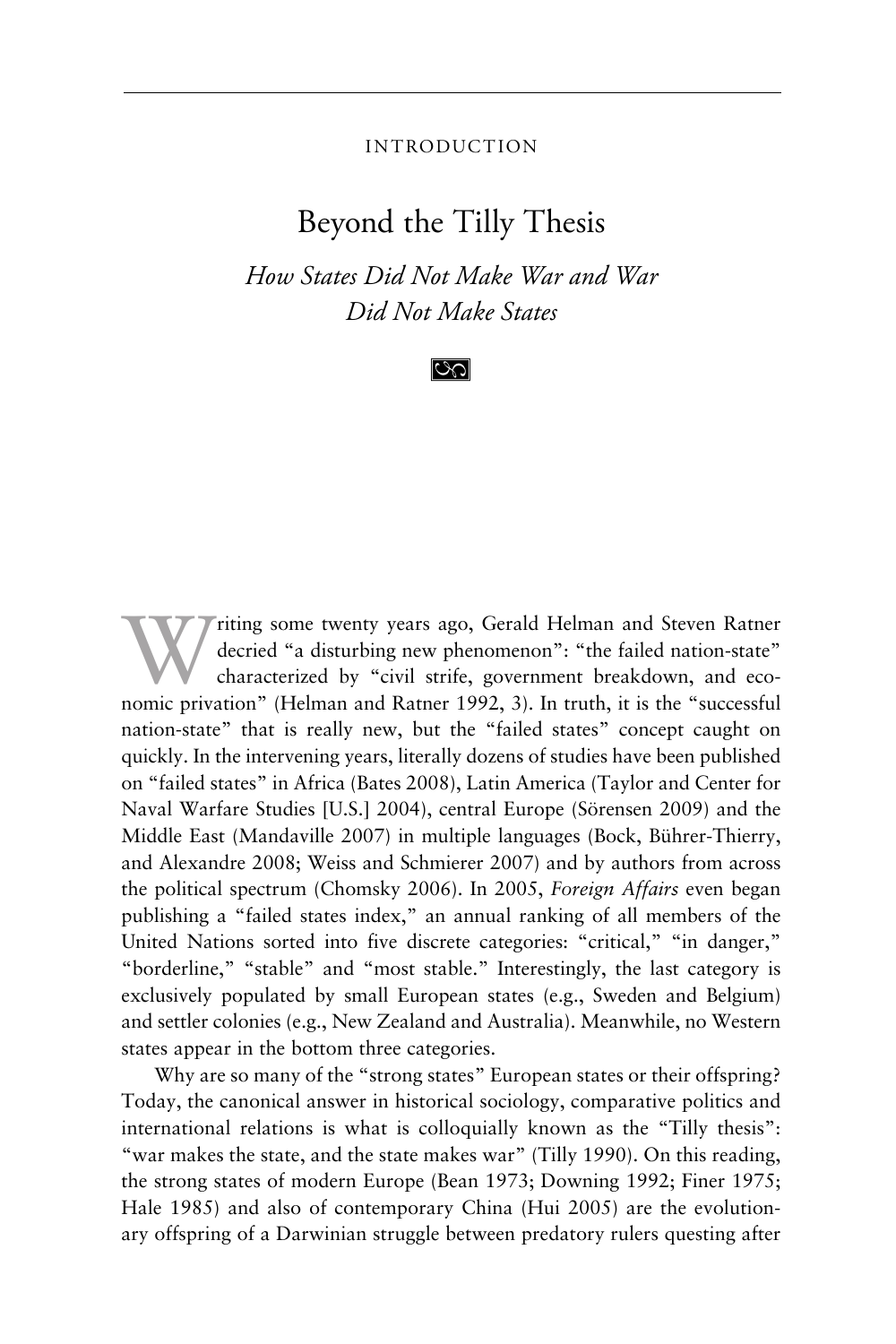power and resources. Conversely, the weakness of the state in Latin America and Africa is mainly due to the historically low levels of geopolitical competition there (Centeno 2002; Herbst 1990, 2000). By now, this war-centric or bellicist account of state formation has migrated out of academic discourse and into the received wisdom of the chattering classes. So much so, in fact, that some commentators now argue that the best remedy for "state failure" is to "give war a chance," to simply allow the Darwinian logic to play itself without any outside "interference" (Luttwak 1999).

Should hard-headed policymakers heed this tough-love line? They should only if a strong version of the Tilly thesis actually holds for western Europe. Unfortunately for Tilly—and fortunately for Africa—it does not. Or so I argue in the first six sections of this introductory chapter. In the first section, I retrace the prehistory of the Tilly thesis, from its initial formulation by the military historian Michael Roberts through its gradual unraveling in the course of the "military revolution debate." In the second section, I examine its emigration into comparative social science via Perry Anderson's (1974) seminal study of the "absolutist state," where it was gradually qualified and refined beyond recognition. In the third section, I turn to its period of extra-European exile, where it finally assumes its current moniker—"the Tilly thesis"—but only after shedding all manner of qualification and nuance. In the fourth section, I argue that the central problem with the war-centric approach to state formation is that it rests on a wholly inadequate theory of war; I then propose a neo-Clausewitzian approach that reintegrates war into politics and politics with religion. In the fifth section, I apply this approach to the early modern period, showing how it resolves certain persistent conundrums in historical sociology, comparative politics, and international relations. Finally, in the sixth section, I argue that the bellicist model operates with an inadequate model of the state itself, which blinds us to other important effects that the reformation movements had on early modern polities. In the conclusion, finally, I seek to give war its due—but *only* its due.

# The "Military Revolution" Thesis: THE CAREER OF AN ARGUMENT

*The Military Revolution Debate.* Of course, it would be wrong to lay all of the blame for the Tilly thesis on Tilly himself, since his argument is really just a lightly modified, second-order derivative of Michael Roberts's well-known "military revolution" thesis (Roberts 1967) and its various offshoots (Bean 1973; Downing 1992; Duffy 1980; Hale 1985; Mann 1986; Parker 1996).<sup>1</sup> In his much-cited inaugural address at Queen's University in 1953, Roberts had argued that a combination of tactical and technological innovations namely, the use of line infantry equipped with gunpowder weapons, sparked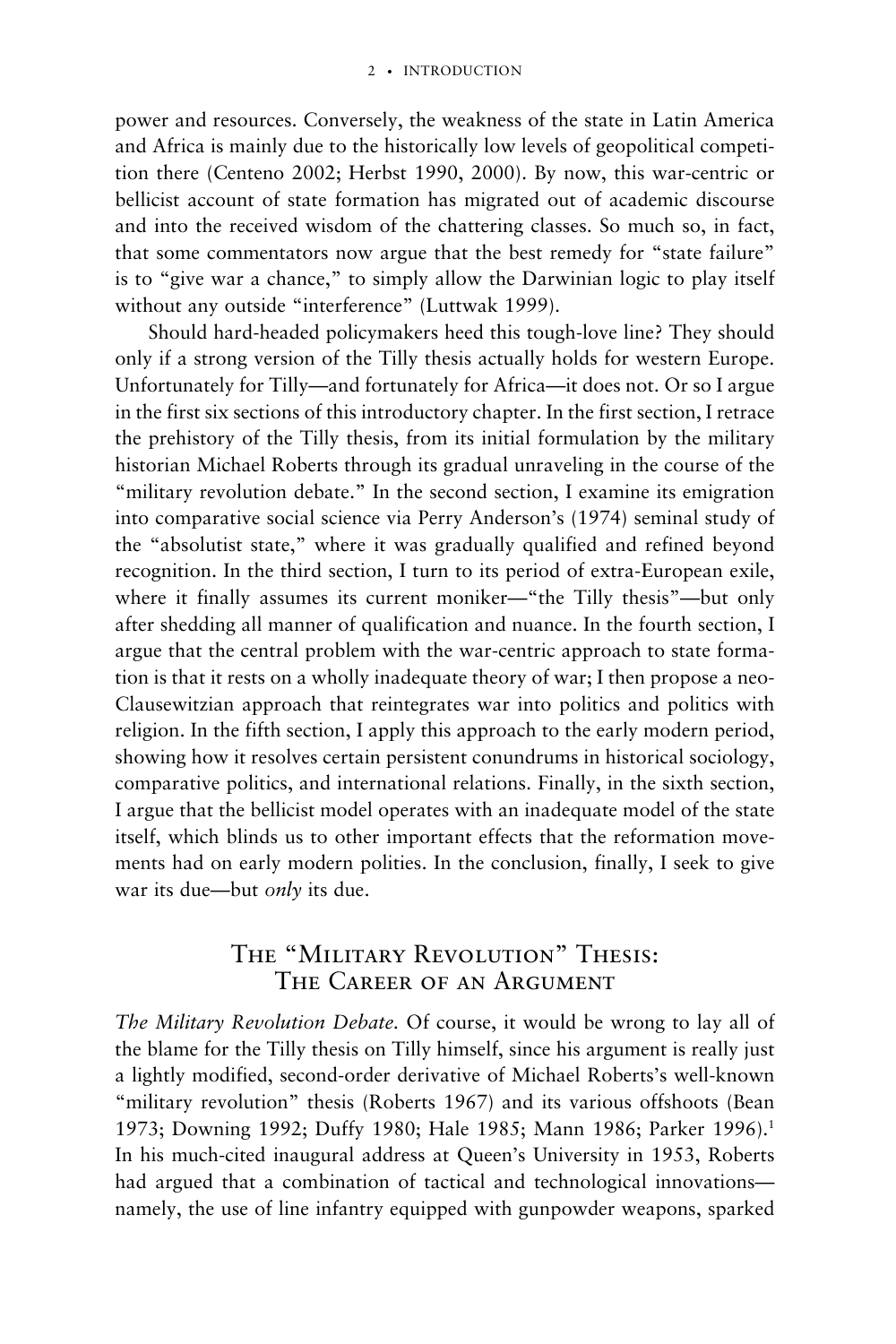a veritable "military revolution" that transformed early modern geopolitics, politics, and society. New tactics, he argued, led to an arms race and intensified warfare, which led in turn to a rapid expansion of the fiscal and administrative capacities of the early modern state. The central problem with this account is that the putative causes (i.e., gunpowder and infantry) antedated their supposed effects (i.e., intensified military conflict and sociopolitical change) by a century or more (Ayton and Price 1995; Black 1991; Rogers 1995) and, indeed, that the supposed effects (e.g., administrative rationalization) often failed to materialize (on this, more below).

Still, the Roberts thesis does identify an important correlation between military conflict and political change in early modern Europe. One of the central arguments of this chapter (and the red thread that runs through the chapters that follow) is that *this correlation is largely spurious*, that the observed relationship is, in fact, the product of a third, "unobserved factor" namely, the "Protestant Reformation" or, more broadly, confessional conflict. The fracturing of Latin Christendom and the emergence of rival churches or confessions—Catholic, Lutheran, and Calvinist or Reformed—unleashed a long period of total war on the European continent, as had not been seen on such a scale since Roman times, even if more localized conflicts against revolutionaries and heretics were every bit as intense. At the same time, it brought about a fundamental transformation of state, church, and society and the relations between them, laying the groundwork for the contemporary nationstate, strong, sovereign, and secular. The "military revolution," in short, was more the effect than the cause of these developments. But before developing this argument at greater length, we must first give the bellicists their due, beginning with Roberts himself.

In the Germanic lands, military history was always tightly integrated with social, political, and even religious history right from the outset (Clausewitz, Howard, and Paret 1984; Delbrück 1975; Hintze 1975; Sombart 1975). Despite the fact that Scottish Enlightenment writers were probably the first to think systematically about the impact of war and warfare on politics and society (Ferguson and Oz-Salzberger 1996; Smith, Skinner, and ebrary Inc. 1999), in the anglophone world, military history has been more closely aligned with the history of science and technology (Barton 1994). Michael Roberts was an English-born Swedish historian, and his military revolution thesis may be seen partly as an effort to bridge these two traditions: His argument, remember, was that technical innovations were the engine of sociopolitical transformations. Roberts's style is not particularly systematic, and his essay on the military revolution is extremely wide ranging, but there is a central line of causal argument in his essay that runs essentially as follows: The military revolution was sparked by (1) *tactical and technical innovation*: the replacement of armored knights by line infantry equipped with firearms.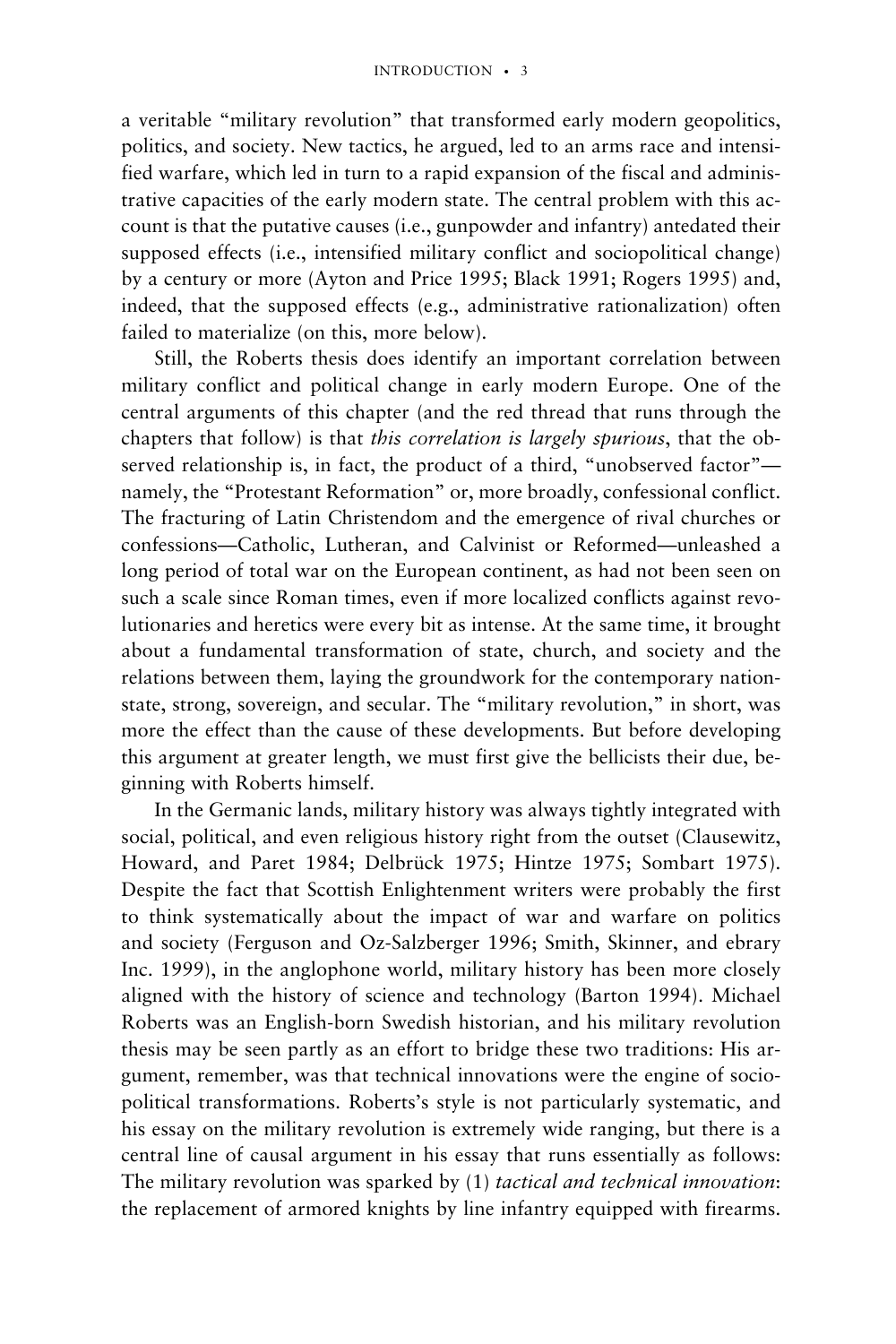This greatly decreases the unit costs per man and leads to (2) *strategic innovation*: larger and bolder campaigns. This greatly increases the incidence and intensity of warfare and gradually stimulates (3) *military expansion and innovation*: larger units, more drilling and standing armies. This greatly increases the overall level of military expenditures driving (4) *state expansion and rationalization*: a larger, more centralized and more bureaucratized state. The time frame of the story is 1560–1660; its principal protagonists are Maurice of Orange—the tactical innovator—and Gustavus Adolphus—the strategic entrepreneur. In short, Roberts is a classical realist in the lineage of Carr and Morgenthau (Carr and Cox 2001; Morgenthau and Thompson 1985): He assumes that rulers are naturally power hungry and, consequently, that states are naturally bellicose.

Despite its immediate and enormous influence, it was nearly two decades before the Roberts thesis was first subjected to serious scrutiny. In another widely cited article, Geoffrey Parker, also an English military historian, asked whether the military revolution was a "myth" (Parker 1976). He ultimately concluded in the negative but greatly revised Roberts's story in the process. Already the author of several well-received books and articles on the Eighty Years' War and early modern war finance (Parker 1970, 1972a, 1972b, 1973), Parker was able to hold Roberts's claims up against a broader and deeper canvas and so to spot several important errors and exaggerations. One concerns the time frame. Many of the innovations that Roberts identifies occurred long before the sixteenth century, in Spain, Italy, France, and even England. As Parker rightly notes, "Wherever a situation of permanent or semipermanent war existed, whether the Hundred Years War of the later Middle Ages or the Thirty Years War of the seventeenth century, one finds . . . standing armies, greater professionalism . . . , improvements in military organization, and certain tactical innovations" (Parker 1976, 201). In other words, *it is intensified conflict that causes technical innovation*, rather than the other way around. What is more, technical innovations were not diffused immediately or automatically. For example, the tactical superiority of ranked pikemen over mounted knights was quite clear by the mid- to late fifteenth century, yet mounted knights would continue to dominate many armies for another half century or more (Parker 1976, 207). So, the first link in Roberts's causal chain was clearly defective. The last one proves weak as well. While it is quite true that military budgets ballooned during the early modern era (Bonney 1981, 1999; Bonney and European Science Foundation 1995), the fiscal demands of large-scale warfare were often as not met either with short-term expedients (e.g., the sale of Crown lands or state offices) (Dessert 1984; Parrott 2001; Rowlands 2002; Thompson 1976; Wood 1996) or solved through non-state means (e.g., tax farming or private finance) (Carruthers 1996; Kiser 1994; Tracy 1985). Thus, Parker does not make much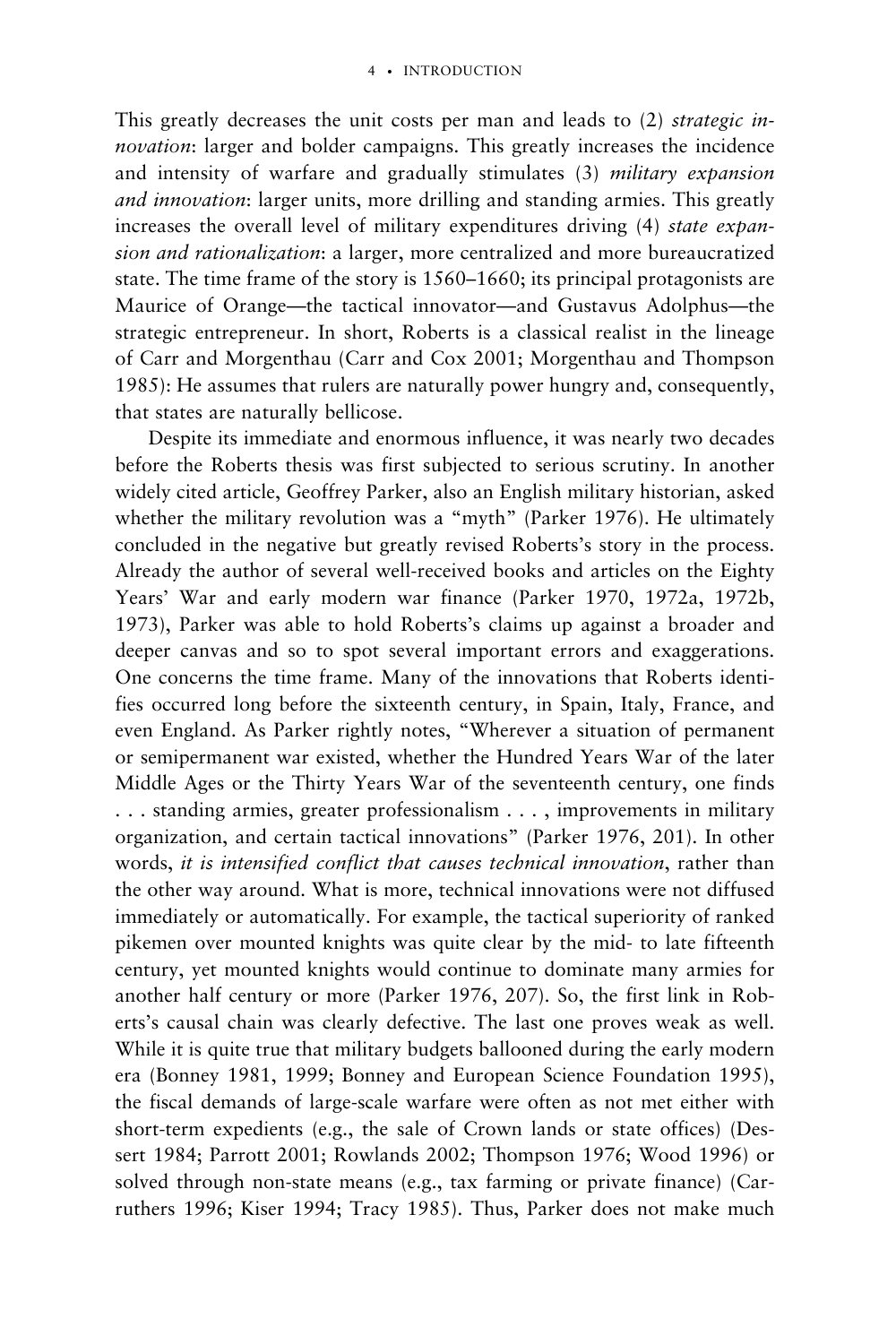of Roberts's claims about administrative rationalization. In his book-length treatment of the military revolution, first published thirteen years later, Parker also did severe damage to the second link as well. While it is true that the size of campaigns grew, at least in absolute terms, Parker contends, early modern warfare consisted mainly of sieges against urban centers, not pitched struggles on the battlefield (Parker 1996). All that really remained of Roberts's venerable thesis at this point was the third link: the expansion of force size and the creation of standing armies.

In light of these findings, one might expect that Parker would have turned toward a more fully contextualized argument in the German tradition—a neo-Clausewitzian argument concerning political stakes, say, or a neo-Hintzian argument concerning social barriers to military innovation. But he did not; instead, he doubled down on technical determinism. The real catalyst for the military revolution, he asserted, was the introduction of gunpowder artillery, which rendered vertical stone fortifications useless, leading in turn to an epidemic of predatory warfare and, later, to the construction of costly new earthen defenses (the so-called *trace italienne*). And the real effect of the military revolution, he continues, was not on the internal structures of European states so much as on the external balance of power with the rest of the world. "The key to the Westerners' success in creating the first truly global empires between 1500 and 1750 depended upon precisely those improvements in the ability to wage war which have been termed 'the military revolution'" (Parker 1996, 201). Thus, the real roots of the "rise of the West," he claims, are not to be found in the democratic revolution of the eighteenth century or the industrial revolution of the nineteenth century, but rather in the military revolution of the sixteenth century (Cipolla 1965). In Parker's reconstructed version of the military revolution thesis, to summarize, "gunpowder artillery" replaces "line infantry," and "colonial expansion and domination" substitutes for "political expansion and innovation." The time frame widened in both directions as well: Parker's military revolution lasted from 1530 until 1710. Parker's argument was soon taken up and elaborated by other historians as well (Duffy 1980; McNeill 1982).

Since the initial publication of *The Military Revolution* in 1988, Parker's reconstructed version of the Roberts thesis has been subjected to a series of withering assaults on multiple fronts (Gunn, Grummitt, and Cools 2007, 2008). One attack has focused on Parker's flanks. Thus, some historians have challenged his periodization of the military revolution, arguing that the early modern military revolution began earlier and/or ended later than even Parker had allowed (Black 1991, 1995; Prestwich 1996, 2003). Others have challenged the singularity of the military revolution, arguing instead that there have been two or more such revolutions (Ayton and Price 1995; Knox and Murray 2001). A second attack has concentrated on Parker's center. Some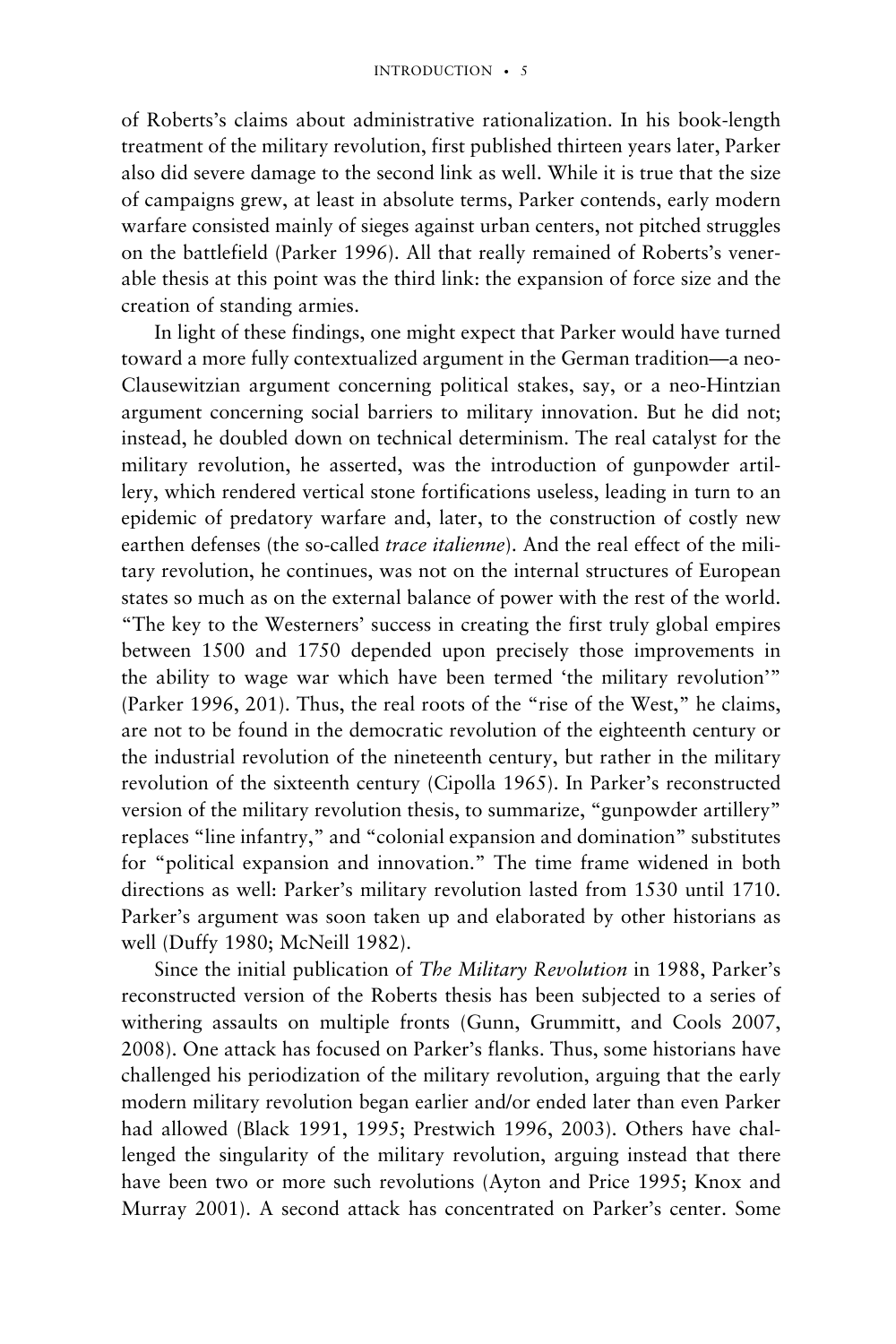scholars have questioned and relativized Roberts's and Parker's claims about army expansion. For example, research by Parrott (1995) and Prestwich (1996) suggests that the actual (as opposed to claimed) size of field armies in the Hundred Years' War (1337–1453) and the Thirty Years' War (1618– 1648) were roughly the same (i.e., around 30,000 men)—an extraordinary finding, given the two-fold demographic expansion that lay between the two wars. Others have challenged their claims about institutional rationalization. Thus, Colin Jones and Michael Prestwich have argued that the logistics of English supply in the latter decades of the Hundred Years' War was every bit the equal of French supply in the early decades of the seventeenth century (Jones 1995; Prestwich 1996). A third and final group has laid siege to the theoretical foundations of the Parker thesis—namely, technical determinism. For example, a quantitative analysis of the *longue durée* by Rasler and Thompson finds that periods of army expansion are associated with battles over geopolitical primacy rather than with instances of technical or tactical innovation and that the correlation between expansion and innovation is most likely spurious, with geopolitics probably driving both (Rasler and Thompson 1985; Thompson and Rasler 1999).

To say that the military revolution thesis does not hold is not to assert that no military change occurred. Gunpowder weapons and earthen fortifications became more common. So, of course, did siege warfare. Military drill for the infantry and military academies for officers took hold. In most places, the percentage of the population in arms rose, as did overall levels of military expenditure. The problem with the military revolution thesis is not the facts so much as the way they have been linked together into a causal chain in which technical and tactical changes drive the story. There is a much simpler and much more plausible way of explaining these changes. As Simon Adams puts it, "The emergence of the confessional issue meant that all major wars between 1559 and 1648 were to some extent religious civil wars. Political boundaries became of less relevance, popular participation (particularly in sieges of major cities) was far more extensive than in previous conflicts, and to a far greater degree the role of armies was that of crushing dissidents and controlling hostile populations" (Adams 1995, 262). In other words, the religious wars of the confessional era, like the Hundred Years' War before and the Napoleonic wars after them, were *total wars*, with significant involvement of civilians and a *Vernichtungsstrategie* toward the enemy. They were also *social wars*, not simply wars about the relative status of competing dynasties, but wars about the very basis of the social order. As Vivek Sharma puts it, they were wars about "rules," not "rulers." Confessional strife cannot be understood without attending to the *political stakes of religious reform*. Hardly a surprising claim, of course, and one that is addressed in more detail in the fourth section of this introduction, but a point that eluded military historians for half a century, nonetheless.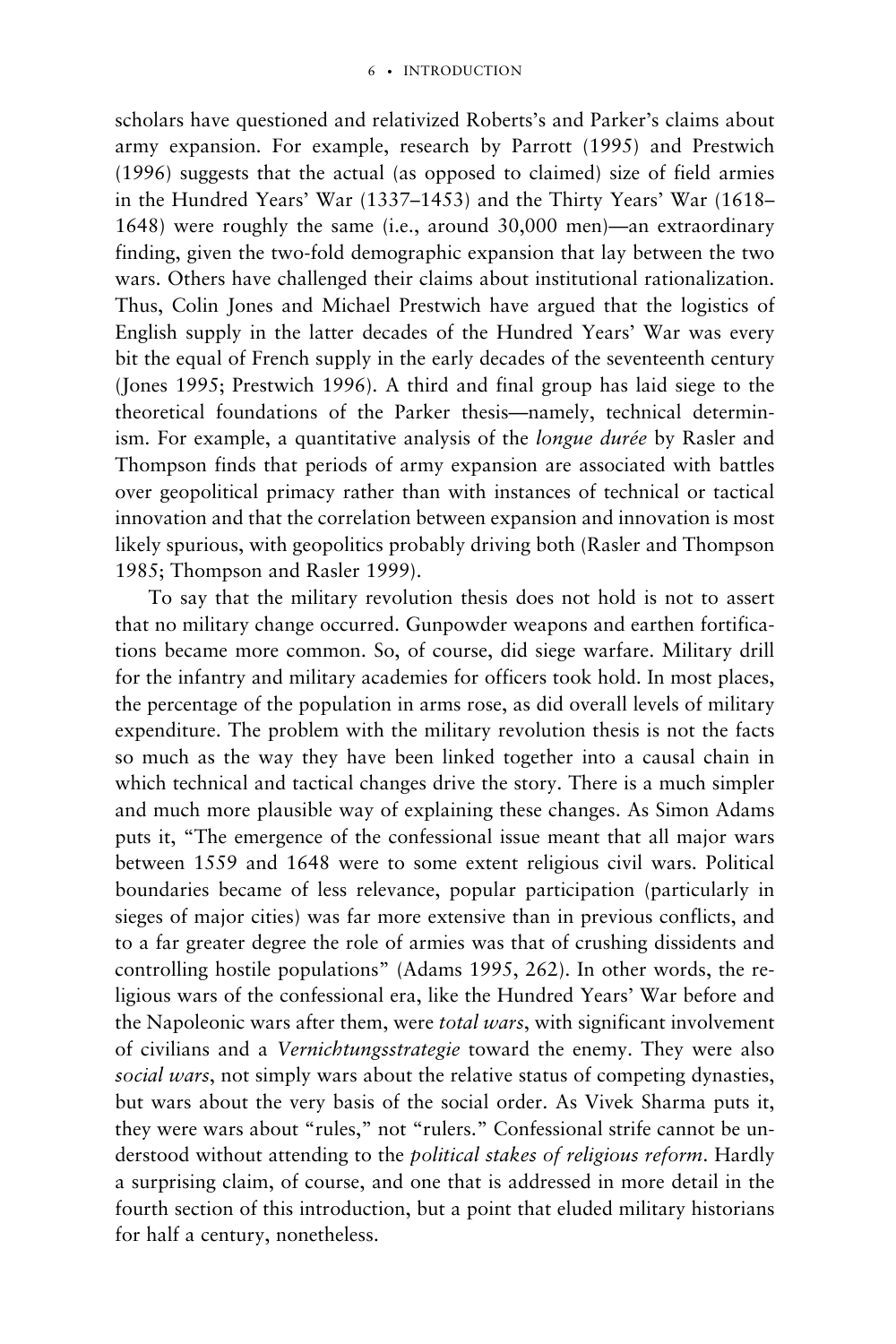## THE MILITARY REVOLUTION THESIS and Comparative-Historical Sociology

It would be difficult to overstate the influence of the military revolution thesis and of war-centric analysis more generally on contemporary historical sociology and comparative politics. Indeed, the reception of Roberts (and also of Hintze) during the mid-1970s marked a major turning point in these fields. Leading comparative-historical political sociologists of the 1960s, such as Reinhard Bendix (1964), Shmuel Eisenstadt (1963), and Barrington Moore (1966), did not even cite Roberts's famous essay in their well-known works on state development. Nor, for that matter did several early works of "second wave" historical sociology by Theda Skocpol (Skocpol 1979) and Charles Tilly (Tilly, Ardant, and Social Science Research Council [U.S.] Committee on Comparative Politics 1975) (though both did include appreciative, if highly selective, citations of Otto Hintze's writings). In fact, the first work to make systematic use of the Roberts thesis was Perry Anderson's *Lineages of the Absolutist State* (Anderson 1974), arguably the foundational work in the contemporary literature on state formation.

Anderson's argument is a neo-Marxist one. His central thesis is that the rise of absolutism in the polities of western Europe resulted from the "crisis of feudalism." In his view, this crisis had two underlying sources: the commutation of peasant dues and the rise of the urban bourgeoisie. These developments threatened the economic base and the political dominance of the landed nobility, respectively. In order to escape this deadly pincers movement, Anderson believes, Western aristocracies chose to throw themselves into the protective arms of the "new monarchs." For Anderson, then, Western absolutism was "a redeployed and recharged apparatus of feudal domination, designed to clamp the peasant masses back into their traditional social position" as well as a "coercive force capable of breaking or disciplining individuals *within* the nobility itself" (Anderson 1974, 18, 19–20). It was a political means for defending the *collective* interests of the noble class.

But what about eastern Europe, where there *was* no "crisis of feudalism," but more often a "manorial reaction" that reinstated peasant bondage? This is precisely the point where Anderson's argument leans on Roberts's. The "full emplacement of the Absolutist State" in western Europe, Anderson contends, went hand in hand with "the effects of the 'military revolution.' . . . Armies rapidly multiplied in size, becoming astronomically expensive in a series of ceaselessly expanding wars" (Anderson 1974, 51). And this ratcheted up the geopolitical pressure on the poorer states of eastern Europe. "The very modernization of troops and tactics brought about by the 'military revolution' in the West after 1560 rendered aggression into the vast spaces of the East more feasible than ever before. . . . Thus, at a time when infrastructural relations of production were diverging, there was a paradoxical conversion of super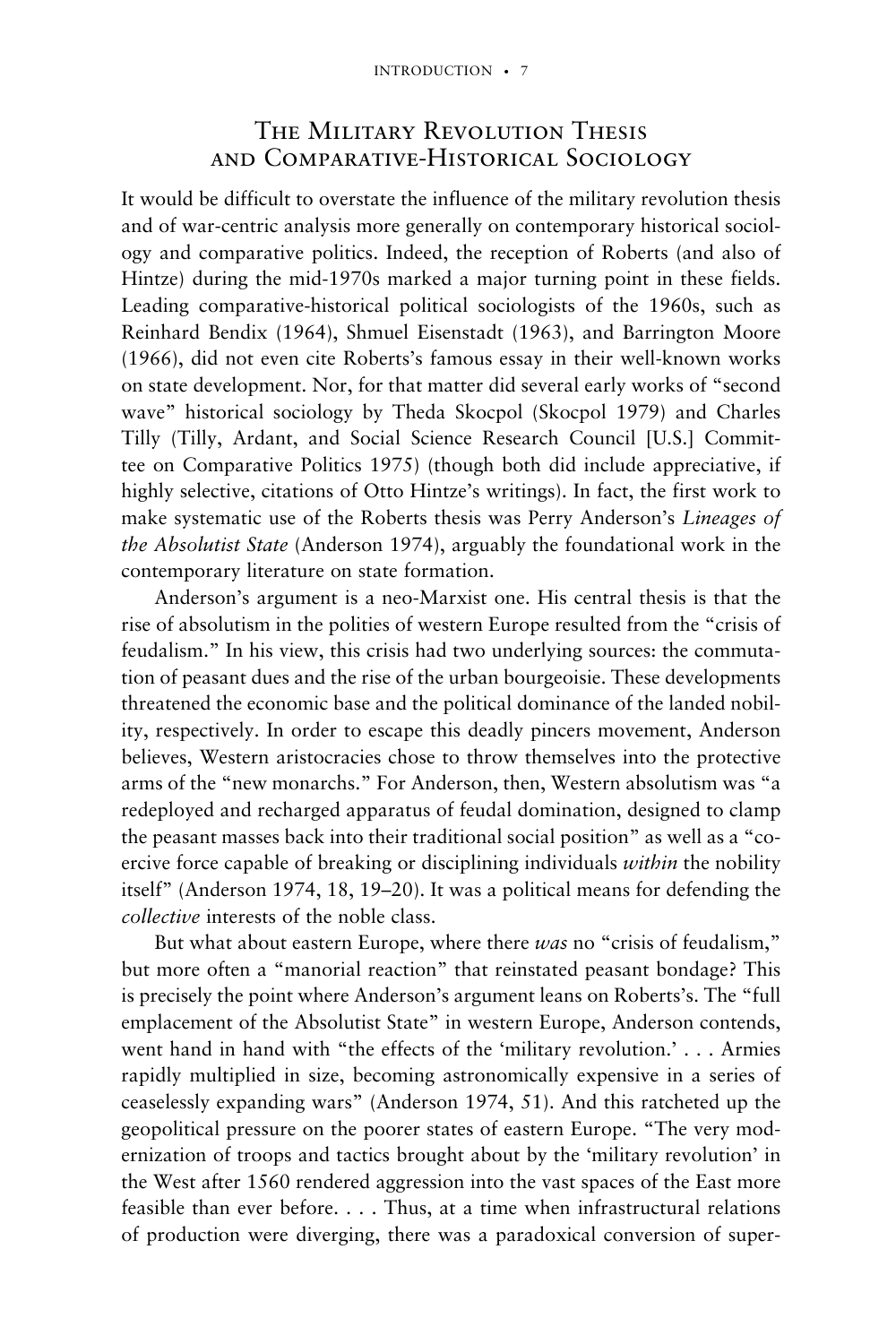structures in the two zones" (Anderson 1974, 198). The immediate source of this pressure was Sweden, the "hammer" of Western absolutism. Still, there was a crucial difference in the political organization of the two absolutisms. Western absolutism was (supposedly) characterized by the sale of public offices, Eastern absolutism by the creation of state bureaucracies (Anderson 1974, 212). Why? Because the influence of the urban bourgeoisie in western Europe led to a creeping commercialization of public life, while the economic backwardness of eastern Europe forestalled such a development.

From the vantage point of contemporary scholarship, Anderson's analysis now appears almost shockingly crude. The most obvious problem is that many early modern states were not absolute monarchies at all. Venice and Switzerland remained republics, and the Netherlands became one. England and Poland were constitutional monarchies and successfully fought off attempts to impose absolutist rule. Sweden, too, was a constitutional monarchy for much of the early modern period. Representative assemblies retained considerable power in many German principalities as well. Indeed, one could argue that there were really only a handful of absolute monarchies—Spain, France, Denmark, and Brandenburg-Prussia—and that even they did not become fully absolutist until the mid-seventeenth century at the very earliest. In short, the actual variations in regime type are not adequately captured by Anderson's rough-and-ready distinction between East and West. Nor is this the only serious problem: The division between "venal" and "bureaucratic" forms of office holding does not line up with the division between western and eastern Europe or between developed and backward economies. Venality was much more pronounced in Spain and France than it was in England or Sweden, for example. And the bureaucratized administration of the Prussian state was more the exception than the rule in central Europe. Finally, one might add that the Swedish "hammer" that supposedly forged Eastern "absolutism" was not itself "absolutist" but "feudal" or, better, entrepreneurial.

Subsequent works on state formation would labor hard to theorize and account for these variations—even as they placed even greater weight on the impact of military mobilization. Consider Anderson's colleague and compatriot, Michael Mann. In the first volume of his monumental study *The Sources of Social Power*, Mann opens his discussion of early modern state formation with a deft summary and synthesis of the Roberts and Parker theses (Mann 1986, 1: 453). He then goes on to argue that the divergence between "constitutionalist" and "absolutist" states was primarily the result of varying modes of war finance (Mann 1986, 1: 457). Constitutionalist states, such as England and Holland, "relied on taxation of both the landed and trading rich with their consent." By contrast, "absolutist regimes relied on taxation of the landed poor with the consent and repressive help of the landed rich" (Mann 1986, 1: 479). Either way, the result was an "organic state" characterized by an "organic unity between state and dominant classes" (Mann 1986, 1: 515).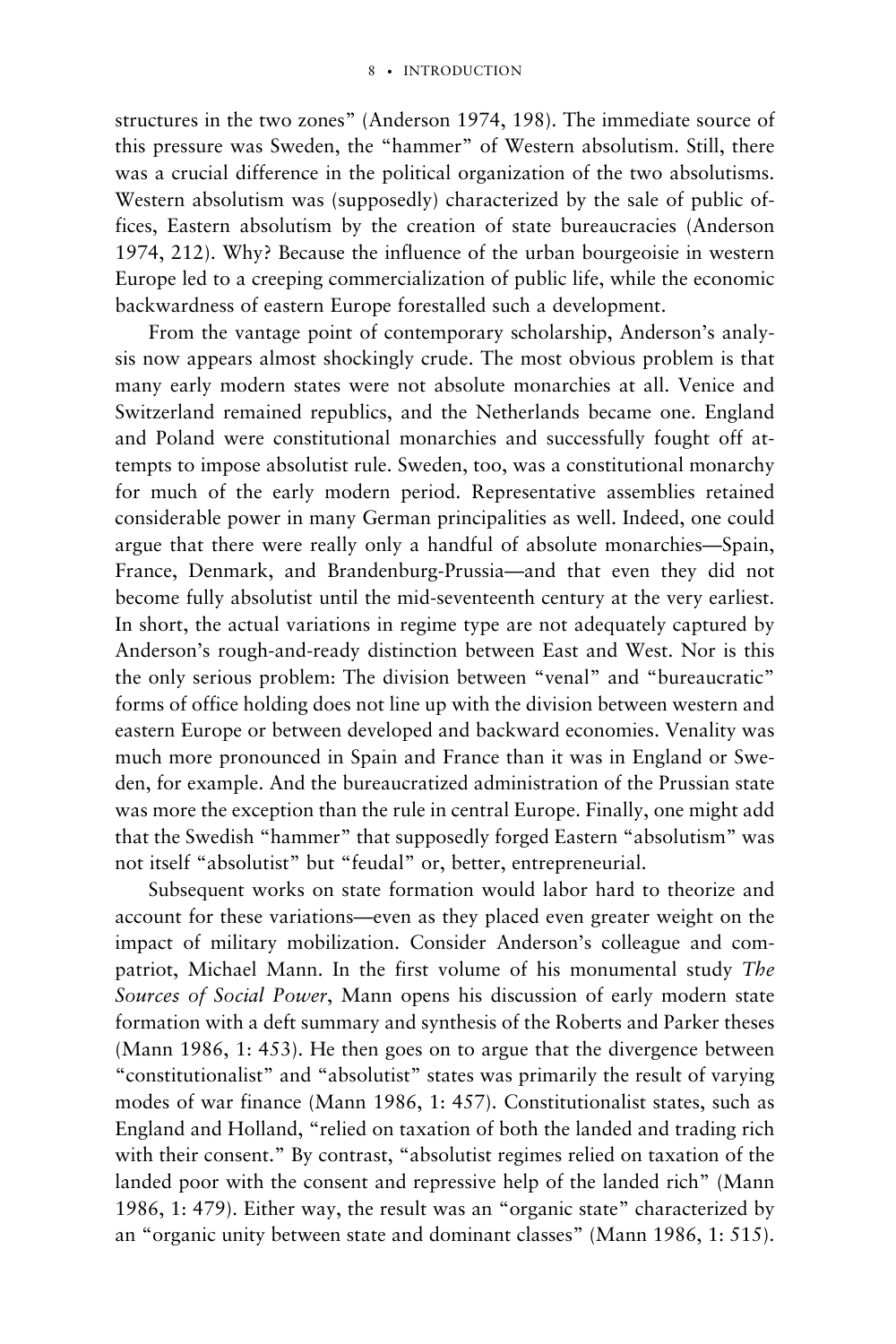"The 'modern state,'" Mann concluded, was "the product of the developments often called the Military Revolution" (Mann 1986, 1: 454).

But what were the underlying causes of the military revolution in this accounting? Mann explicitly eschews the "technological" and "military determinism" that underlies Roberts's and Parker's approaches, pointing instead rather vaguely, it must be said—to "pressures emanating from the geopolitical and military spheres" (Mann 1986, 1: 454). Whence the pressure? Alas, Mann never really answers this question.2 Ultimately, war remains an "exogenous" variable in his account of state formation.

In many regards, Tilly's *Coercion, Capital and European States* simply restates Mann's arguments in a slightly different language. Like Mann, Tilly argues that variations in early modern state structure were due mainly to different modes of war finance, while variations in war finance, he adds, were determined by the geographical distribution of material resources. In capital-rich polities, such as the Netherlands or northern Italy, for example, wars could be financed with a minimum of coercion by means of parliamentary levies and/or financial markets. In these cases, "rulers relied on compacts with capitalists . . . to rent or purchase military force, and thereby warred without building vast permanent state structures." In capital-poor polities, such as Brandenburg-Prussia, by contrast, "rulers squeezed the means of war from their own populations and others they conquered, building massive structures of extraction in the process." Finally, in other cases, such as Britain or France, where "capital" and "coercion" were both available, "rulers did some of each" (Tilly 1990, 30). Thus, where Mann distinguishes two main outcomes constitutionalist and absolutist—Tilly inserts a third—"capitalized-coercion" or "national states"—that lies between them.

In at least one regard, however, Tilly's argument diverges quite significantly from Mann's and attributes an even greater weight to geopolitical competition. From 1500 onward, he argues, "the pressures of international competition (especially . . . war and preparation for war)" effected a gradual, pan-European convergence on the Anglo-French model of "capitalizedcoercion" because it "proved more effective in war" (Tilly 1990, 31). In Tilly's version of the fiscal-military model, then, war not only serves as the primary catalyst for state growth; it also functions as a *selection mechanism* that determines state form.3 How precisely does this selection occur? By means of predatory conquest, says Tilly: "The enormous majority of states that were around to bid for autonomy and strength in 1500 disappeared over the next few centuries, *smashed and absorbed by other states-in-the-making*." And why do rulers engage in such conquests? Out of self-interest: "The central tragic fact is simple: coercion *works*; those who apply substantial force to their fellows get compliance, and from that compliance draw multiple advantages of money, goods, deference, access to pleasures denied to less powerful people" (Tilly 1990, 70).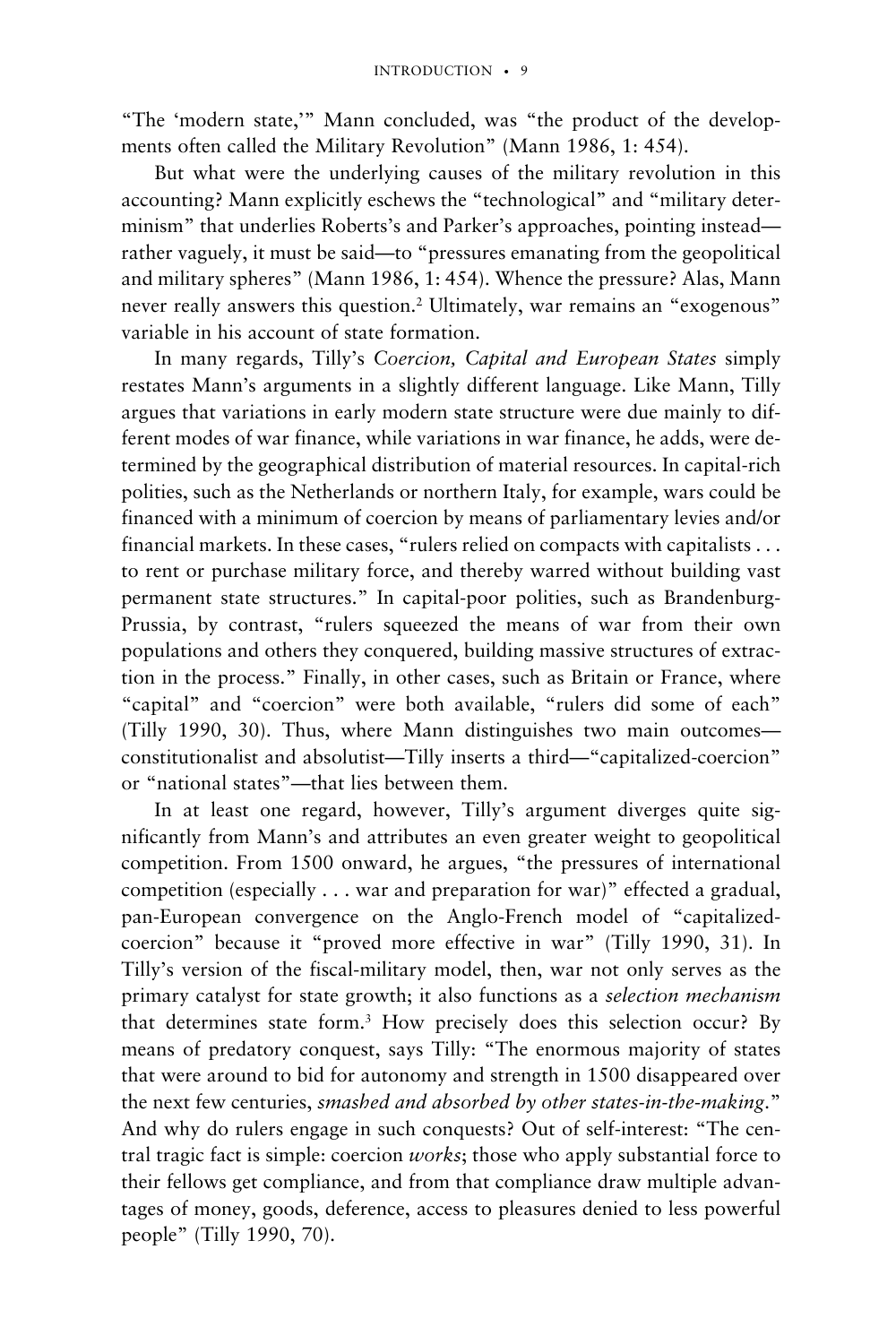There are two very serious problems with Tilly's theory of predatory conquest. First, as Vivek Sharma and I have shown elsewhere, the principal mechanisms of territorial expansion in medieval and early modern Europe were not military but *dynastic*. Polities grew mainly through marriage and inheritance and only rarely through outright conquest and subjugation. To be sure, Tilly is quite right that the total number of independent polities on the European continent declined considerably over time. But he enormously overstates the role that military predation played in this process. As a number of scholars have already pointed out, the "weak states" on the Continent were rarely eliminated by military means (Osiander 2001; Ruggie 1989, 1993). And even states that did "die" were typically resurrected later on (Fazal 2004, 2007). Further, it is not until Frederick the Great's invasion of Silesia and the Polish partitions (1772, 1793, 1795) that we encounter a clear-cut case of "predatory conquest," and the partitions, it should be noted, involved much lower levels of actual physical violence than the religious wars of the sixteenth and seventeenth centuries (Davies 1981, 2: 40ff.). This points to the second major difficulty in Tilly's account: Predatory conquest and total war do not always go together. Total wars are often civil wars, while expansionary wars often employ limited means. Why this should be becomes clearer in the next section.

Still, the bellicist wave had not yet crested. Two years later, the Roberts/ Parker thesis was given marquee billing in Brian Downing's (1992) analysis *The Military Revolution and Political Change*. Much like Mann and Tilly, Downing contends that the structure of early modern states was primarily determined by the mode of fiscal mobilization which they adopted in response to the military revolution. Rulers' never-ending demands for resources led to increasingly heated confrontations with the "territorial estates," the representative assemblies that had emerged during the Middle Ages. In Brandenburg-Prussia and France, Downing contends, "domestic resource mobilization" culminated in the destruction not only of representative institutions but of "medieval constitutionalism" more generally, and in the advent of "militarybureaucratic absolutism." But not all early modern states were absolutist states. Downing argues that some states were able to avoid a knock-down, drag-out confrontation of this sort, either because they were (1) very wealthy (the Netherlands), (2) good plunderers (Sweden), or (3) geographically isolated (England). In these cases, the trials of "domestic resource mobilization" were avoided and the vestiges of "medieval constitutionalism" were preserved. The case of Poland confirms the model. Despite its geopolitical exposure and economic backwardness, the Polish nobility successfully resisted efforts at "domestic resource mobilization." The result was partition. Or so Downing argues. Note that Downing's model differs from Tilly in at least two important ways: First, following Otto Hintze's lead, Downing takes geopolitical exposure to be a crucial variable; second, Downing eschews Tilly's structural